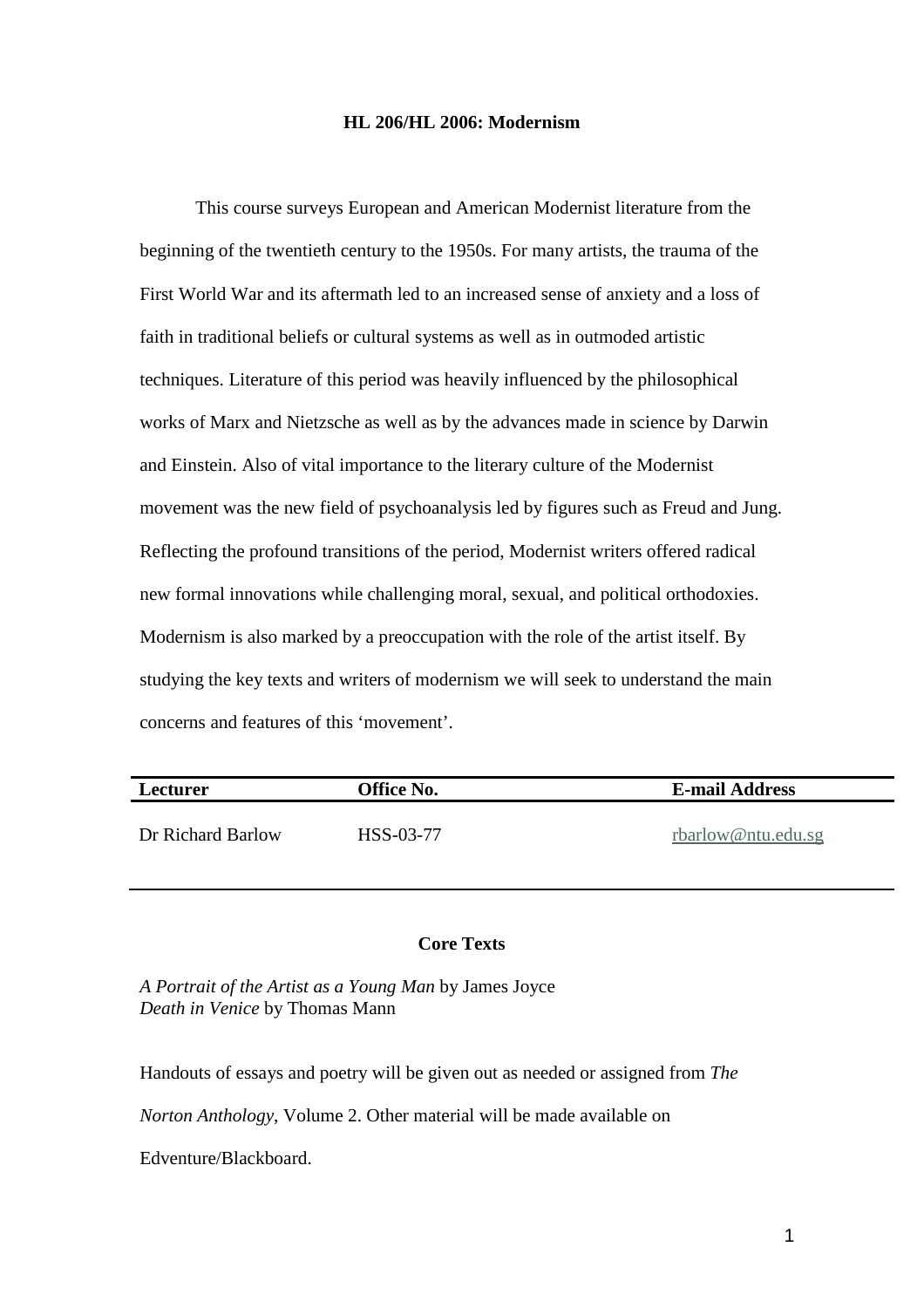**Course Assessment**

Class participation: 10%

Group presentation: 10%

Essay (2500 words): 30%.

Exam: 50%

## **Seminar Schedule (subject to minor changes)**

## **Week one: Modernist aesthetics and historical/cultural contexts**

**Week two: Philosopher as Antichrist**

Friedrich Nietzsche, selection

## **Week three: Modernists on Modernism**

Virginia Woolf, 'Modern Fiction' (1919) T.S. Eliot, 'Tradition and the Individual Talent' (1919) Eugene Jolas, 'Manifesto: The Revolution of the Word' (1929) Wyndham Lewis et al, 'Blast: Review of the Great English Vortex' (1914) Fillippo Tommaso Marinetti, 'The Founding and Manifesto of Futurism' (1909)

## **Week four: Yeats – Romantic or Modernist?**

Selection in *Norton* and 'The Symbolism of Poetry' (1900)

**Week five: Scrupulous meanness** Joyce, 'The Sisters', 'Eveline', and 'The Dead' from *Dubliners* (1914)

**Week six: Uncreated conscience** Joyce, *A Portrait of the Artist as a Young Man* (1916)

**Week seven: Modernism and Feminism** 'A Room of One's Own' (1929)

**Week eight: Reading week**

# **Week nine: Epic poetry and mythic paradigms**

T. S. Eliot, *The Waste Land* (1922) and 'Ulysses, Order, and Myth' (1922) (essay due this week)

**Week ten: Decadence and decay** Thomas Mann, *Death in Venice* (1924)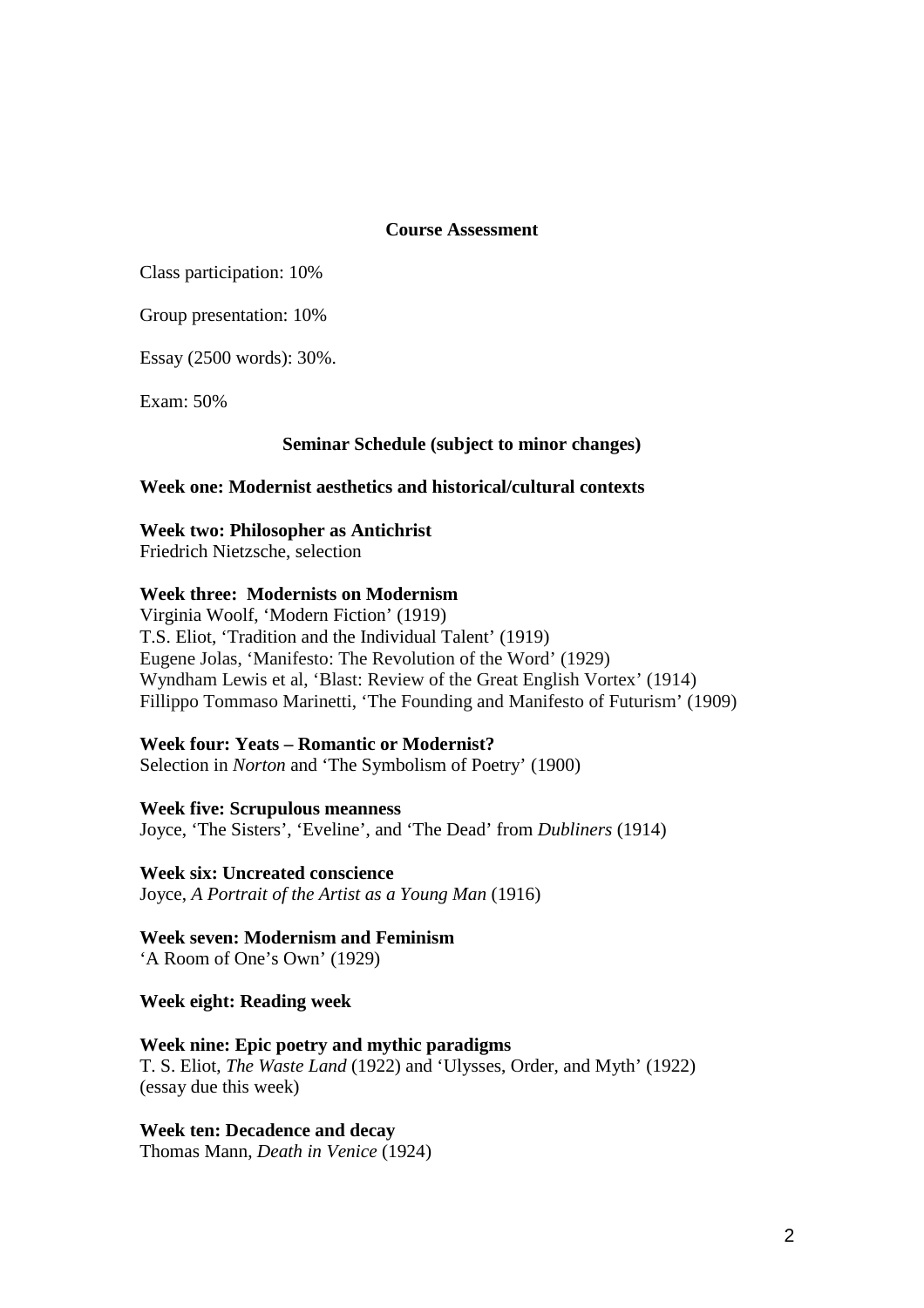#### **Week eleven: Theory of omission**

Ernest Hemingway, 'Hills like White Elephants' (1927) and 'A Clean, Well-Lighted Place' (1933)

#### **Week twelve: Imagism and American modernist poetry**

Poetry by Ezra Pound, Wallace Stevens, and William Carlos Williams. F. S. Flint, *Imagisme* (1913); Ezra Pound, *A Few Don'ts by an Imagiste* (1913)

**Week thirteen: Limits of modernism, roots of postmodernism**

Excerpts from Joyce's *Finnegans Wake* (1939)

## **Secondary Texts**

#### **General:**

Armstrong, Tim. *Modernism: A Cultural History.* Cambridge: Polity, 2005.

Bloom, Clive (Ed). *Literature and Culture in Modern Britain: 1900-1929*. Vol. 1. London: Longman, 1993.

Bradbury, Malcolm and McFarlane, James. *Modernism: A Guide to European Literature 1890-1930*. Harmondsworth: Penguin, 1991.

Bradshaw, David and Dettmar, Kevin J. H (Eds). *A Companion to Modernist Literature and Culture*. Massachusetts: Blackwell Publishing, 2006.

Brooker et al (Eds). *The Oxford Handbook of Modernisms*. Oxford: Oxford University Press, 2010.

Carter, Mia and Friedmann, Alan Warren (Eds). *Modernism and Literature – An Introduction and Reader*. London and New York: Routledge, 2013.

Danius, Sara. *The Sense of Modernism: Technology, Perception, and Aesthetics*. Ithaca: Cornell University Press, 2002.

Ellmann, Richard and Feidelson Jr, Charles. *The Modern Tradition: Backgrounds of Modern Literature*. Oxford: Oxford University Press, 1965.

Eysteinsson, Asradur and Liska,Vivian. *Modernism* (in two volumes). Amsterdam/Philadelphia: John Benjamins, 2007.

Eysteinsson, Astradur. *The Concept of Modernism*. Ithaca and London: Cornell University Press, 1990.

Huyssen, Andreas. *After the Great Divide: Modernism, Mass Culture, Postmodernism*. Bloomington: Indiana University Press, 1986.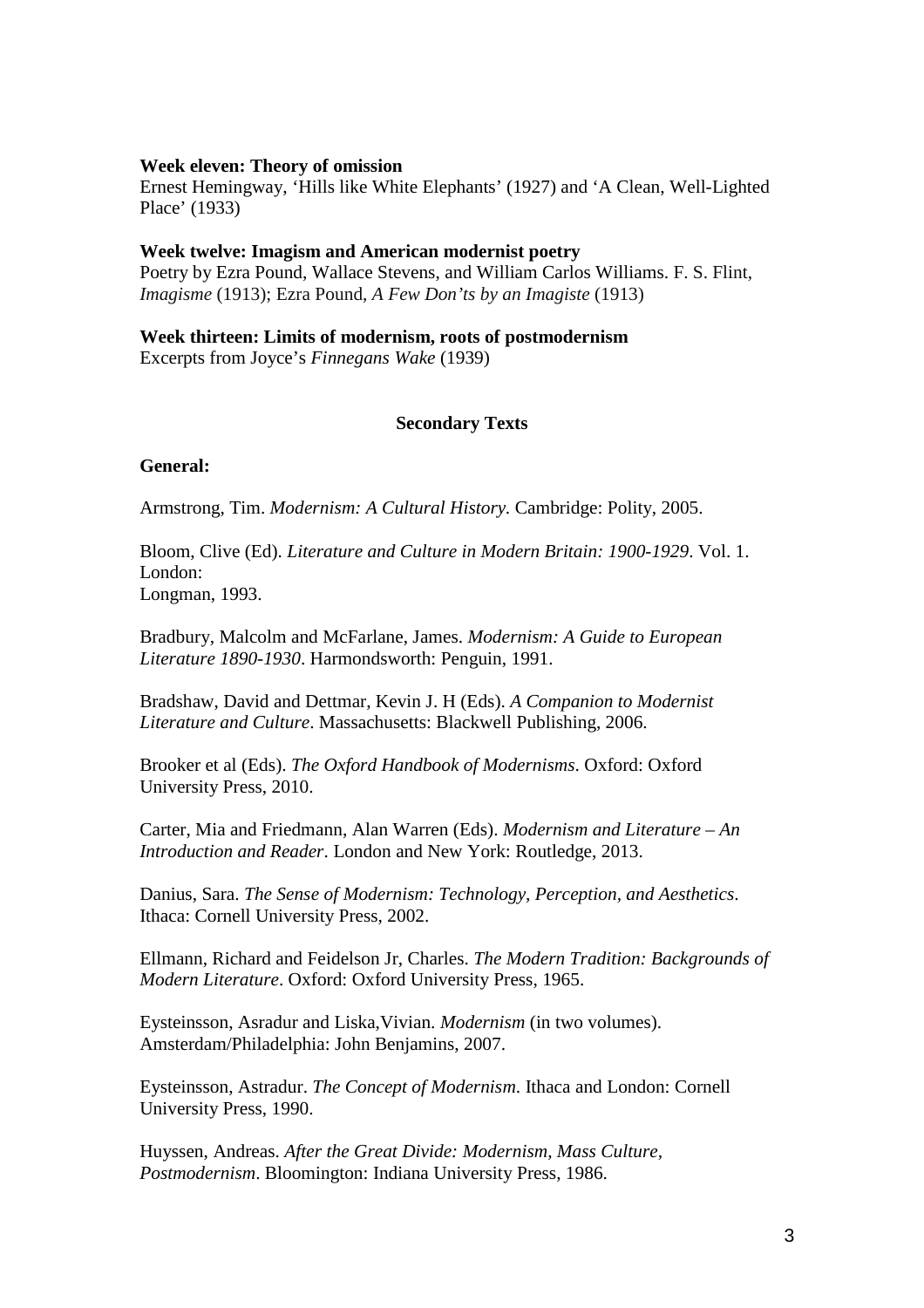Kalaidjian, Walter (Ed.). *The Cambridge Companion to American Modernism*. Cambridge: Cambridge University Press, 2005.

Kolocotroni, Vassiliki et al (Eds). *Modernism: An Anthology of Sources and Documents*. Chicago: University of Chicago Press, 1998.

Lewis, Pericles. *The Cambridge Introduction to Modernism*. Cambridge: Cambridge University Press, 2007.

Levenson, Michael. *A Genealogy of Modernism: A Study of English Literary Doctrine 1908-1922*. Cambridge: Cambridge University Press, 1984.

Levenson, Michael (Ed). *The Cambridge Companion to Modernism*. Cambridge: Cambridge University Press, 1999.

Lewis, Pericles (Ed). *The Cambridge Introduction to European Modernism*. Cambridge: Cambridge University Press, 2011.

Lodge, David. *The Modes of Modern Writing: Metaphor, Metonymy, and the Typology of Modern Literature*. Ithaca, NY: Cornell University Press, 1977.

Quinones, Ricardo J. *Mapping Literary Modernism*. Princeton: Princeton University Press, 1985.

#### **Nietzsche:**

Gooding-Williams, R. 'Nietzsche's Pursuit of Modernism' in *New German Critique* No. 41, Special Issue on the Critiques of the Enlightenment (Spring – Summer, 1987), pp. 95–108.

Magnus, Bernd and Higgins, Kathleen M (Eds). *The Cambridge Companion to Nietzsche*. Cambridge: Cambridge University Press, 1996.

Weller, Shane. Nietzsche among the Modernists' in *Modernism/Modernity* [\(Vol. 14,](https://muse.jhu.edu/journals/modernism-modernity/toc/mod14.4.html)  [Number 4, 2007\)](https://muse.jhu.edu/journals/modernism-modernity/toc/mod14.4.html), pp. 625–643.

#### **Yeats:**

Ellmann, Richard. *Yeats: The Man and the Masks*. New York and London: Norton, 1999.

Faherty, Michael (Ed.). *The Poetry of W. B. Yeats*. Basingstoke: Palgrave, 2005.

Holdeman, David. *The Cambridge Companion to W. B. Yeats*. Cambridge; Cambridge University Press, 2006.

## **Joyce:**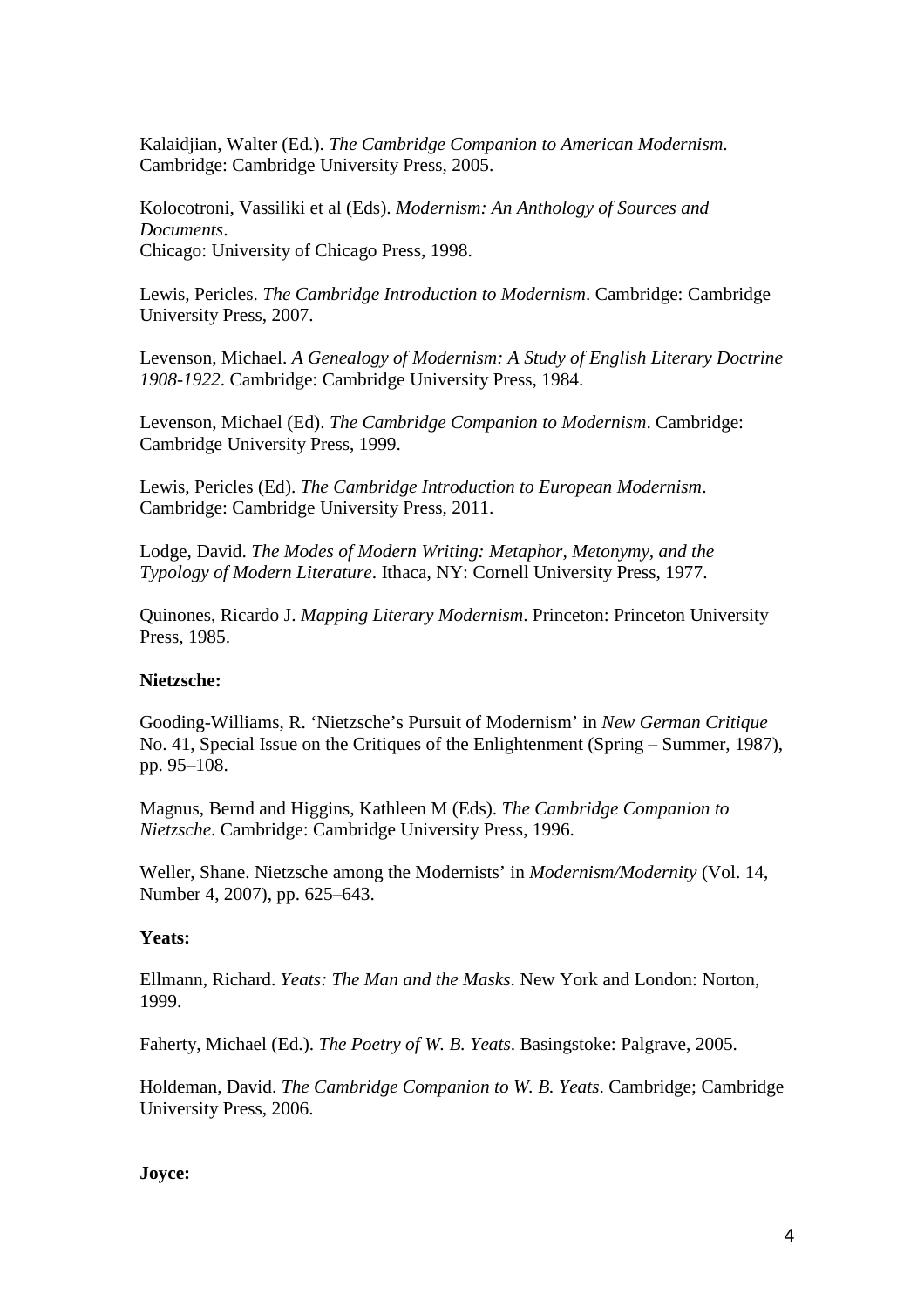Attridge, Derek (Ed.). *The Cambridge Companion to James Joyce*. Cambridge: Cambridge University Press, 1990.

Bloom, Harold (Ed.). *James Joyce's A Portrait of the Artist as a Young Man*. Philadelphia: Chelsea House, 1988.

Bloom, Harold (Ed.). *James Joyce's Dubliners*. Philadelphia: Chelsea House, 1988.

Ellmann, Richard. *James Joyce*. New York: Oxford University Press, 1982.

#### **Eliot:**

Moody, A David (Ed). *The Cambridge Companion to T. S. Eliot*. Cambridge: Cambridge University Press, 1994.

Menand, Louis. *Discovering Modernism: T. S. Eliot and His Context*. Oxford: Oxford University Press, 1987.

Selby, Nick (Ed). *T. S. Eliot: The Waste Land*. New York: Colombia University Press, 1999.

#### **Mann:**

Alexander, Doris. *Creating Literature out of Life*. University Park: University of Pennsylvania Press, 1996.

Luckás, Georg. *Essays on Thomas Mann*. London: Merlin, 1964.

Robertson, Richie (Ed.). *The Cambridge Companion to Thomas Mann*. Cambridge: Cambridge University Press, 2002.

Shookman, Ellis. *Thomas Mann's Death in Venice: A Novel and its Critics*. Rochester, Camden House, 2003.

#### **Woolf:**

Froula, Christine. *Virginia Woolf and the Bloomsbury Avant-Garde*. New York: Columbia University Press, 2005.

Goldman, Jane. *The Cambridge Introduction to Virginia Woolf*. Cambridge: Cambridge University Press, 2006.

Randall, Byrony and Goldman, Jane (Eds.). *Virginia Woolf in Context*. Cambridge: Cambridge University Press, 2012.

Roe, Sue and Sellers, Susan (Eds.), *The Cambridge Companion to Virginia Woolf*. Cambridge: Cambridge University Press, 2000.